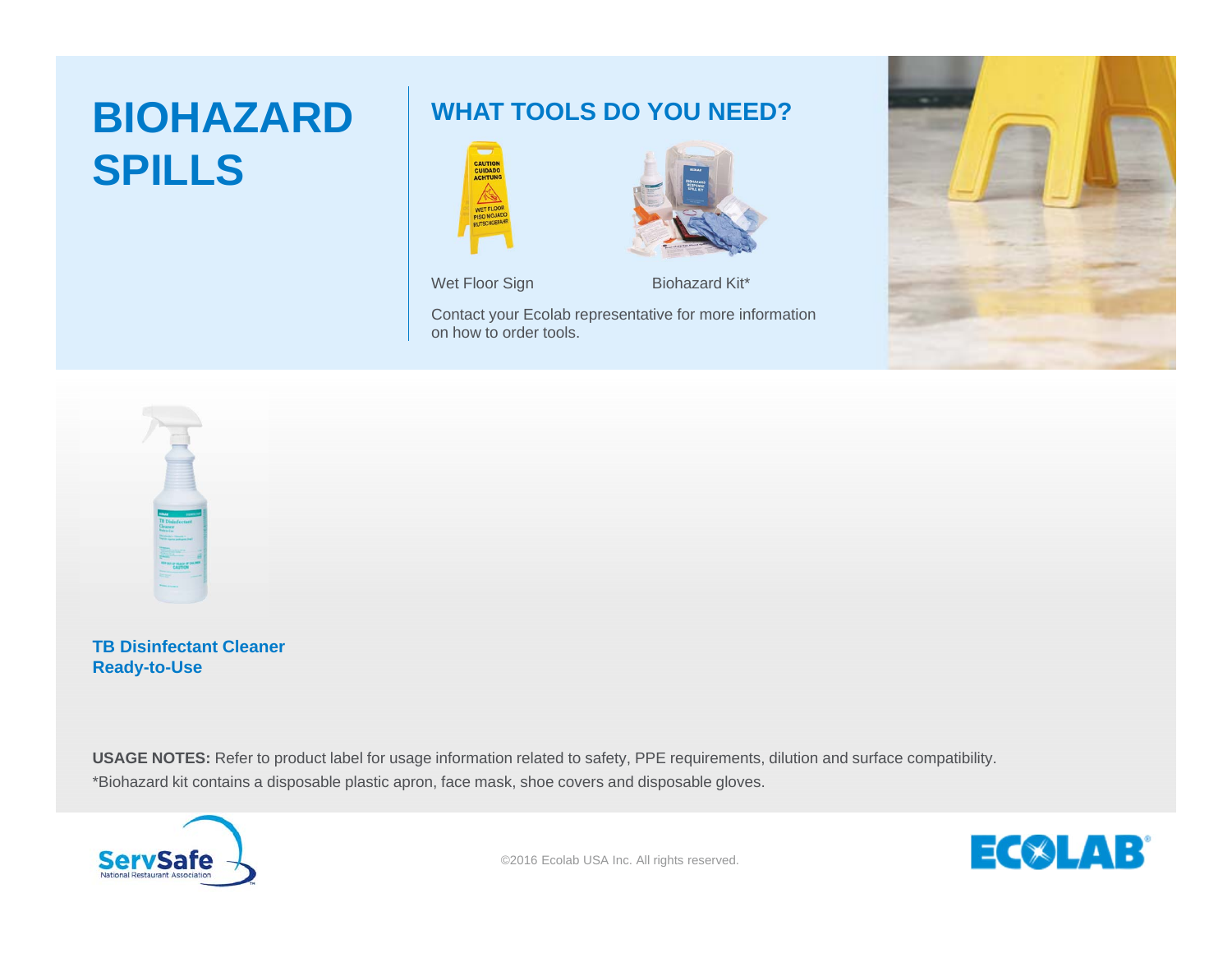## **BIOHAZARD SPILLS**



Close or block off the affected area using "Caution – Wet Floor" sign or safety cone. Put on disposable plastic apron, face mask and shoe covers, then put on the disposable gloves.



Using disposable shovel and paper towels, completely pick up all of the jelled substance. Place it in a black trash bag. (For blood spills, use red bags instead of black.) Seal the black or red bag tightly with twist tie.



Sprinkle the absorbent material onto the spill and allow it to stand for time specified by the product label or until the fluid is fully absorbed and jelled.



Put sealed black or red bag into second black bag (or red bag for blood spills). Do not seal outer black trash bag. Once spill is completely cleaned up, place disposable shovel into outer black/red trash bag.



Apply **TB Disinfectant Cleaner Ready-to-Use** to the spill. Hold bottle 6"–8" from the surface. Spray area until it's covered with the solution. Allow product to penetrate and remain wet for time specified by the product label.



Use paper towels and additional **TB Disinfectant Cleaner Ready-to-Use** to clean up surrounding areas that may have been affected by spill. Place all soiled paper towels into outer black/red trash bag.





©2016 Ecolab USA Inc. All rights reserved.